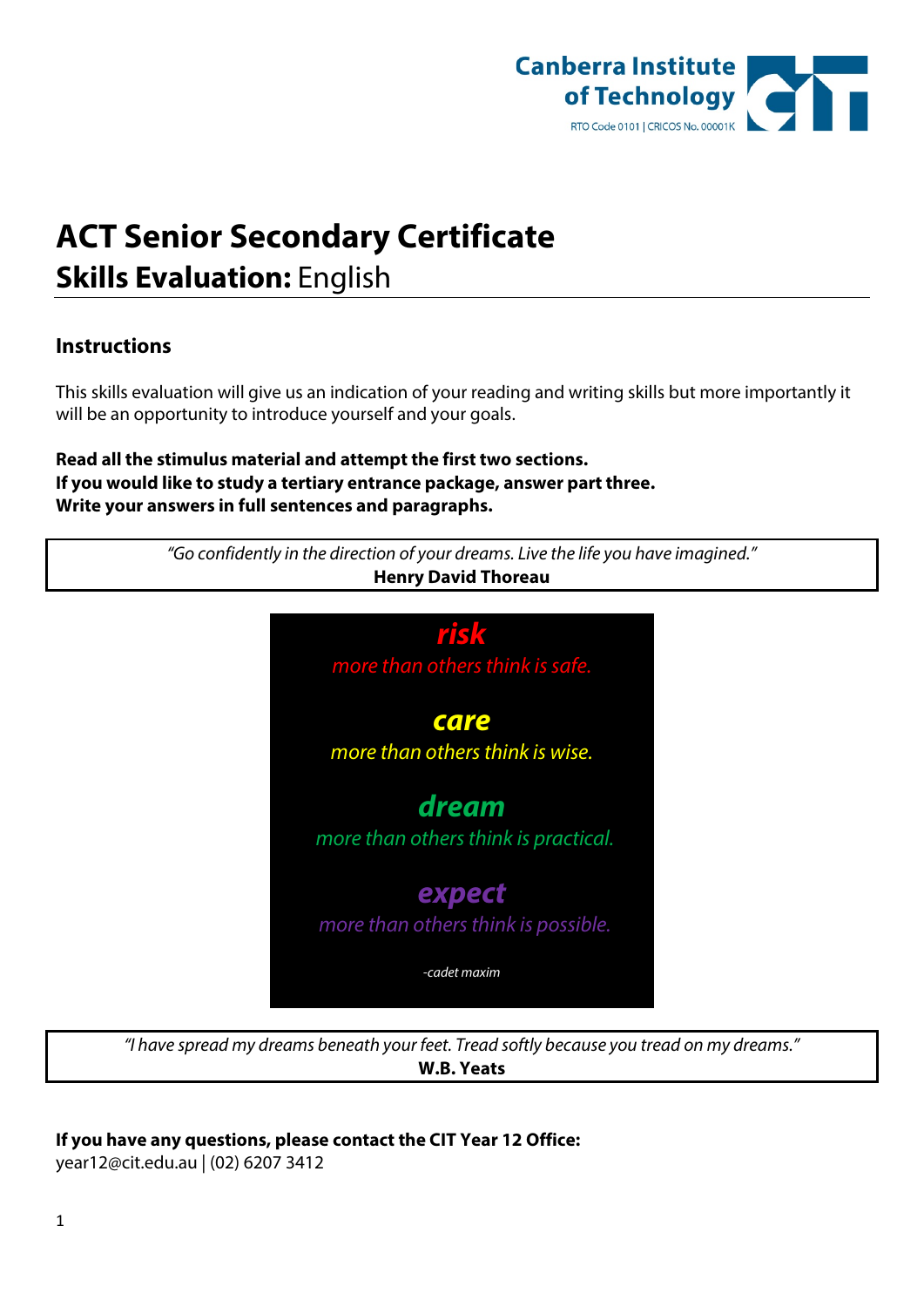**Part 1: Read the article below and answer the questions that follow.** 

**The Young Australians of the Year Award has been given to two inspiring young men who are working to help the homeless.**



<http://www.mouthsofmums.com.au/young-australians-of-the-year-truly-inspirational/>

Inspired by organisations like mobile libraries and Meals on Wheels who often help the less fortunate in our communities, two Australian lads have created a mobile laundry to wash the clothes of the homeless. In September 2014, best mates Nic Marchesi and Lucas Patchett, both 21, decided to give a mobile laundry specifically for the use of homeless people a go.

"We wanted to improve the hygiene standards of the homeless, so we came up with this crazy idea of building a free mobile laundry," Nic told the ABC. Small steps were the key to starting this venture. The Brisbane boys fitted an old van nicknamed 'Sudsy' with a generator, water tanks and two large washing machines and driers. Then they started driving around town offering to clean the clothes of those people that were sleeping rough. Parking their laundry van near food vans and free barbecues allowed the homeless to have their clothes washed while being fed. Armed with enthusiasm to make a practical difference and strong social media skills, Nic and Lucas quickly expanded the service to Melbourne, Sydney and the Gold Coast.

Their charity now known as Orange Sky Laundry, named after one of their favourite songs, operates in 36 locations and washes 350 loads each week. The charity itself continues to grow, with over 270 volunteers, and governments and local businesses coming on board to assist the charity to be more sustainable for the long-term.

Nic and Lucas have now been honoured with the 2016 title of Young Australians of the Year to recognise their work to boost the respect and improve the health standards of homeless Australians. Accepting the award, Lucas said the laundry service began as a simple idea: "Clean clothes and conversation. But after 70,000 kilos of washing … we realised it is so much more. We can restore respect, raise health standards and be a catalyst for conversation.

"We have found a way to treat others how they want to be treated." Nic said that last week, he met homeless man Grant, and washed his clothes for the first time. "As I passed Grant's laundry back to him, he told me something I'll never forget. He said, 'Nic, I haven't been able to have a conversation with anyone for over three days'." The mobile laundry was initially a small idea, but it is obviously making a big difference to many homeless people around Australia.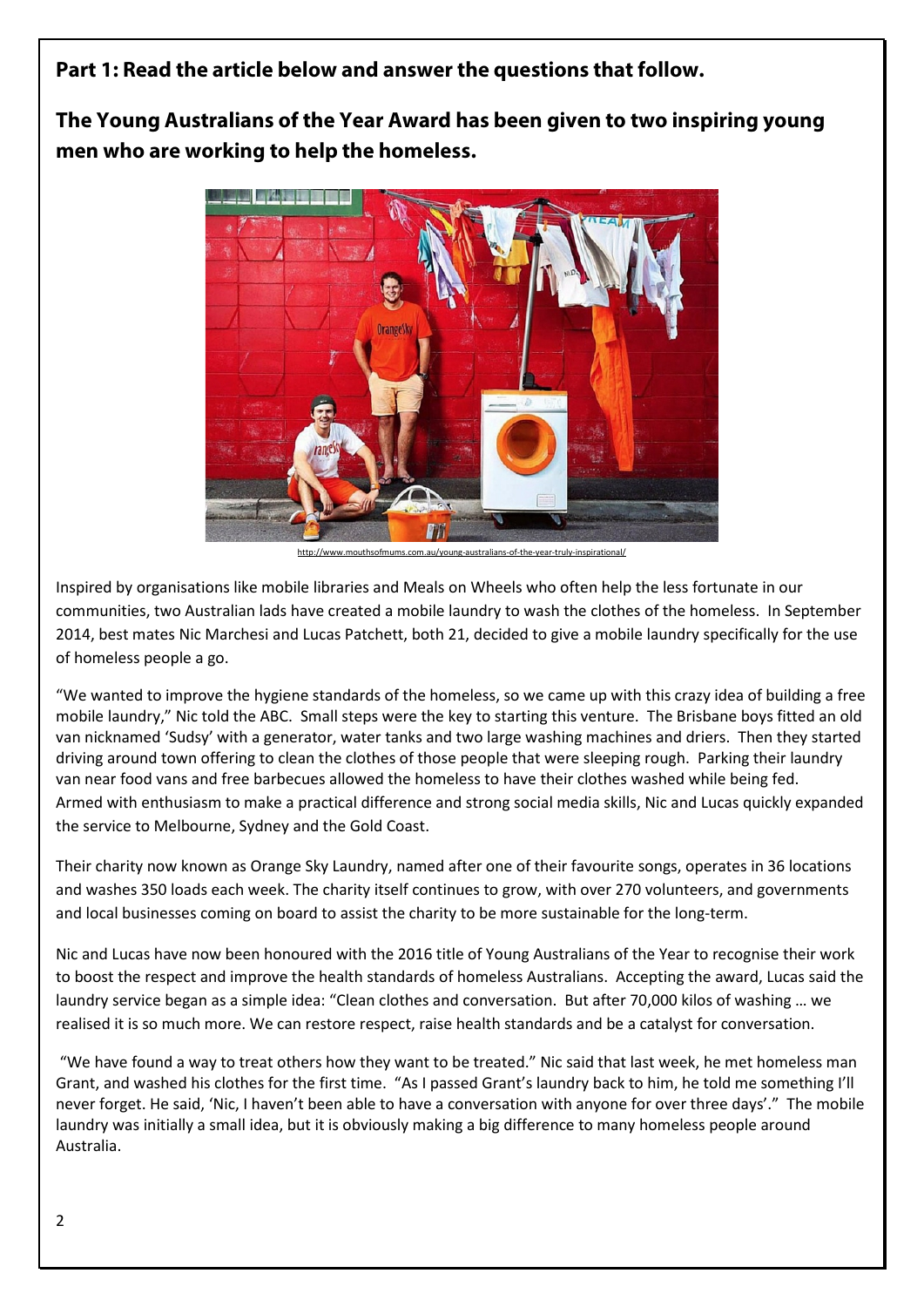- 1. What were two of the organisations that inspired Nic and Lucas?
- 2. What are the two benefits of Orange Sky Laundry for homeless people mentioned in this article?
- 3. If Nic and Lucas wanted to expand on what they offer the homeless, what might they do?
- 4. Canberra has the second highest rate of homelessness in Australia. Up to 2000 people could be sleeping rough tonight in this affluent city. What do you think are some of the reasons people find themselves homeless?

5. What could the Canberra community do to address this issue?

Part 2: An important ingredient to success is having a dream or a goal. Think about why you want to do your ACT Senior Secondary Certificate. Using the article, pictures and quotes as stimulus material, write about your goals and dreams for the future.